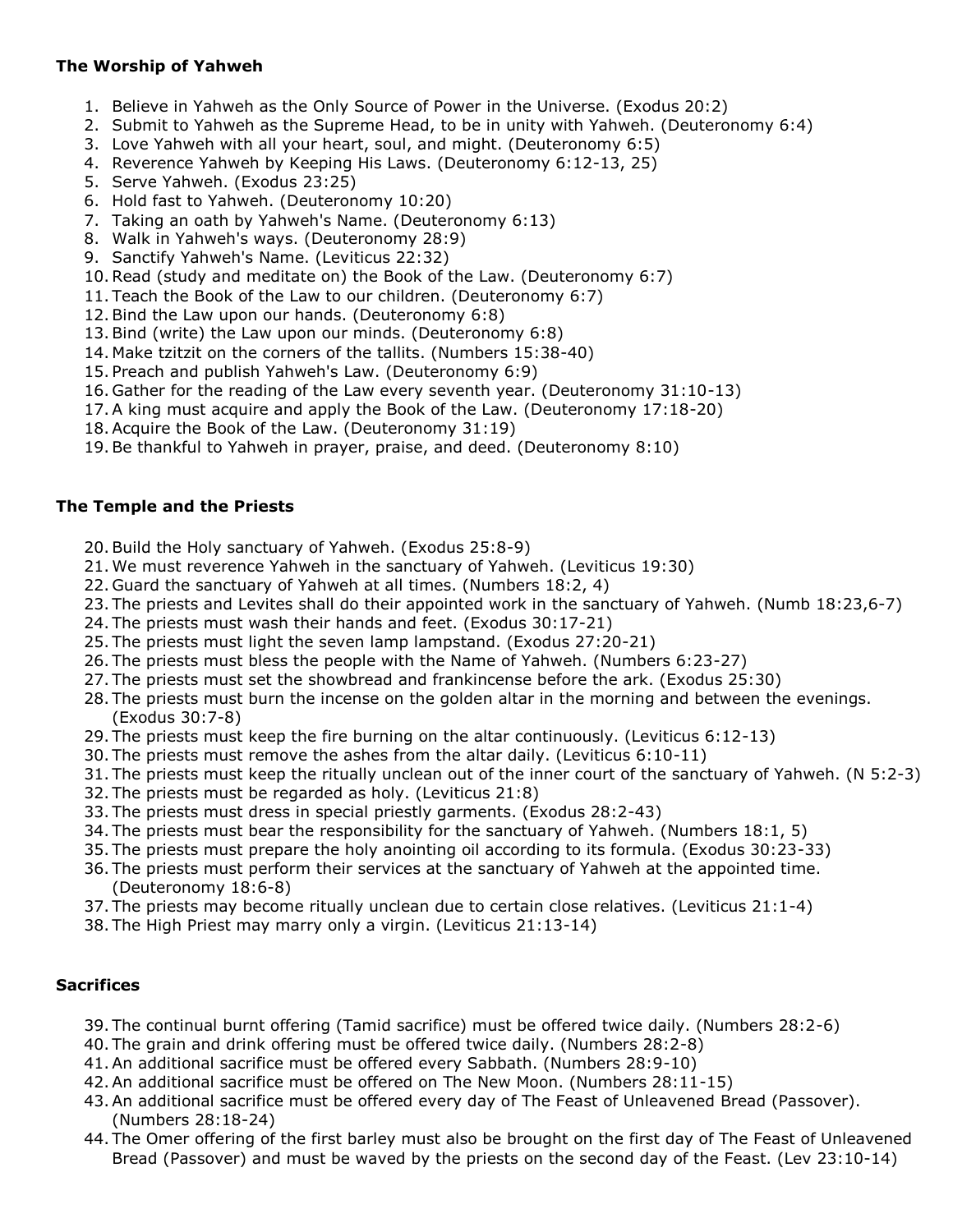- 45.An additional offering must be offered at The Feast of Weeks (Pentecost). (Numbers 28:26-30)
- 46. Two wave loaves of bread baked with salt must be offered on The Feast of Weeks (Pentecost). (Leviticus 23:17)
- 47.An additional sacrifice must be offered on The Feast of Trumpets. (Numbers 29:1-6)
- 48.An additional sacrifice must be offered on the Day of Atonement. (Numbers 29:7-8)
- 49. The Atonement Service must be performed on the Day of Atonement. (Leviticus 16:2-34)
- 50.An additional sacrifice must be offered every day of The Feast of Tabernacles. (Numbers 29:12-34)
- 51.An additional sacrifice must be offered on The Last Great Day. (Numbers 29:35-40)
- 52. Three times a year keep a Feast to Yahweh: at The Feast of Unleavened Bread, at The Feast of Weeks (Pentecost), and at The Feast of Tabernacles. (Exodus 23:14-17)
- 53. The Feasts of Yahweh must be kept only at the Place Yahweh chooses, at the sanctuary of Yahweh. (Deuteronomy 12:5-7, 14)
- 54. Every household must appear before Yahweh and rejoice at the Feasts. (Deuteronomy 16:14)
- 55. The Passover Lamb must be killed on the fourteenth day of Abib between the two evenings. (N 28:16)
- 56. The Passover Lamb must be eaten on the night of the fifteenth of Abib.(Exodus 12:8-11)
- 57. Those who are unclean from a dead body or away on a journey (stranded, detained, or imprisoned) must kill the Passover Lamb in the Second Moon. (Numbers 9:10-11)
- 58. The Passover in the Second Moon must be held according to all its ordinances. (Numbers 9:11-12)
- 59. The silver trumpets must be sounded at Feast times, New Moons, and also in times of tribulation, to call the congregation together. (Numbers 10:2, 9-10)
- 60.All animals to be sacrificed must be at least eight days old. (Leviticus 22:27)
- 61.All animals to be sacrificed must be without blemish. (Leviticus 22:21)
- 62.All offerings must be salted. (Leviticus 2:13)
- 63. The Law of the burnt offering. (Leviticus 1:2-17)
- 64. The Law of the sin offering. (Leviticus 6:25-30)
- 65. The Law of the trespass offering. (Leviticus 7:1-2, 7)
- 66. The Law of the peace offering. (Leviticus 3:1-17)
- 67. The Law of the grain offering. (Leviticus 2:1-16)
- 68. If the congregation sins ignorantly, a sin offering must be brought. (Leviticus 4:13-21)
- 69. If a person sins ignorantly, a sin offering must be brought when he learns of his sin. (Leviticus 4:27-35)
- 70. If a person is in doubt as to whether he has sinned in regard to any of the holy things, a suspensive guilt offering must be brought. (Leviticus 5:15-19)
- 71.A sin offering must be brought for stealing, swearing falsely, and sins of a like nature. (Leviticus 6:1-7)
- 72. The sin offering must be according to one's means. (Leviticus 5:7-13)
- 73. We must confess our sins to Yahweh, repent for them, and be converted to the keeping of Yahweh's Laws. (Numbers 5:6-7)
- 74.A man who has an abnormal discharge (zab) must bring a sacrifice. (Leviticus 15:13-15)
- 75.A woman who has an abnormal discharge (zabah) must bring a sacrifice. (Leviticus 15:28-30)
- 76.A woman must bring a sacrifice after childbirth. (Leviticus 12:6-8)
- 77.A leper must bring a sacrifice after he has been cleansed. (Leviticus 14:1-32)
- 78. The First Tithe is holy, and belongs to Yahweh. (Leviticus 27:30-33)
- 79. The firstborn of clean animals are holy and belong to Yahweh. (Exodus 13:2)
- 80. The firstborn sons belong to Yahweh, but may be redeemed. (Exodus 34:19-20)
- 81. The firstling of a donkey must be redeemed. (Exodus 34:20)
- 82. If the firstling of a donkey is not redeemed, its neck must be broken. (Exodus 13:13)
- 83.All tithes and offerings must be brought to the sanctuary of Yahweh. (Deuteronomy 12:5-6)
- 84. The sanctuary of Yahweh is the only place Yahweh has chosen to receive tithes, sacrifices, and offerings. (Deuteronomy 12:13-14, 26)
- 85. The blood of the sacrifices must be poured out on the altar of Yahweh for our atonement. (Deuteronomy 12:27)
- 86.Sanctified animals which have become blemished must be redeemed. (Deuteronomy 15:19-22)
- 87.Any animal exchanged for an offering is also holy. (Leviticus 27:10, 33)
- 88. The priests are to eat the meat of the consecrated offerings. (Exodus 29:33)
- 89. The priests are to eat the remainder of the grain offering. (Leviticus 10:12-13)
- 90.Consecrated meat of an offering which becomes ritually unclean must be burned. (Leviticus 7:19)
- 91.Consecrated meat of an offering not eaten within its appointed time must be burned. (Leviticus 7:17)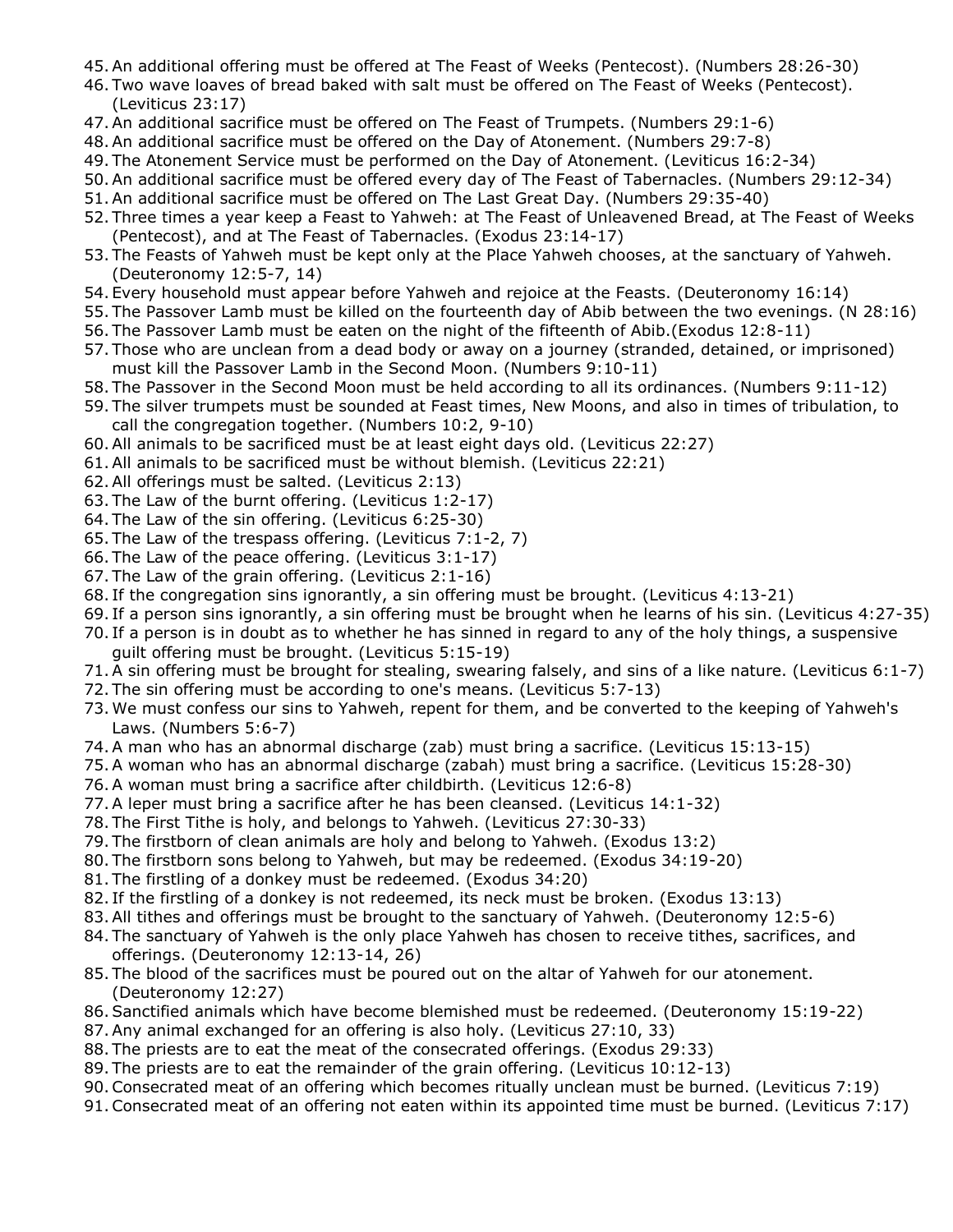#### **Vows**

- 92.A Nazirite must let his hair grow during the period of separation. (Numbers 6:5)
- 93.A Nazirite must shave his head and bring the sacrifice when the period of separation is over. (Numbers 6:13-18)
- 94.Vows and oaths to Yahweh must be kept. (Deuteronomy 23:2123)
- 95. The Law of binding and loosing a vow. (Numbers 30:2- 16)

## **Ritual Purity**

- 96.Anyone who touches or eats the carcass of an unclean animal becomes ritually unclean. (Leviticus 11)
- 97.Anyone who touches or eats the carcass of a clean animal that dies of itself, or is torn by wild animals, becomes ritually unclean. (Leviticus 11:29-31)
- 98.Any article that has come in contact with a ritually unclean object becomes ritually unclean. (Leviticus 11:31-38)
- 99. Menstruous women are ritually unclean. (Leviticus 15:19-24)
- 100. Women after childbirth are ritually unclean. (Leviticus 12:2)
- 101. Anyone with a spreading skin disease is ritually unclean. (Leviticus 13:2-46)
- 102. Any clothing contaminated with a spreading disease is ritually unclean. (Leviticus 13:47-59)
- 103. A house contaminated by a spreading disease is ritually unclean. (Leviticus 14:34-57)
- 104. A man having an abnormal discharge (zab) is ritually unclean. (Leviticus 15:2-15)
- 105. Anyone or anything coming into contact with semen becomes ritually unclean. (Leviti 15:16-18)
- 106. A woman with an abnormal discharge (zabah) is ritually unclean. (Leviticus 15:19, 25-28)
- 107. A human corpse and anyone who comes near it is ritually unclean. (Numbers 19:11-16)
- 108. The purification water purifies the ritually unclean. (Numbers 19:2-22)
- 109. Those ritually unclean must purify at the appointed time by laundering their clothes and immersing in water. (Leviticus 15:27)
- 110. Those ritually unclean of a spreading skin disease must follow the specified purification procedure. (Leviticus 14:2-32)
- 111. Those unclean of a spreading skin disease must shave off all their hair. (Leviticus 14:9)
- 112. Those unclean of a spreading skin disease must be easily distinguishable. (Leviticus 13:45)
- 113. The ashes of the red heifer are to be used in ritual purification. (Numbers 19:2-9)

## **Tithes and Offerings to the Sanctuary of Yahweh**

- 114. The priest must set the value of a person dedicated to Yahweh. (Leviticus 27:2-8, 25)
- 115. The priest must set the value of an animal dedicated to Yahweh. (Leviticus 27:9-13, 27)
- 116. The priest must set the value of a house dedicated to Yahweh. (Leviticus 27:14-15)
- 117. The priest must set the value of a field dedicated to Yahweh. (Leviticus 27:16-24)
- 118. If one sins ignorantly regarding the Holy Offerings, full restitution must be made, adding a fifth of the value to it. (Leviticus 22:14-16)
- 119. The fruit of the fourth years growth is holy, and must be given to the priest. (Lev 19:23-25)
- 120. The corners of a field that is reaped must be left for the poor. (Leviticus 19:9)
- 121. The gleanings of a field that is reaped must be left for the poor (Leviticus 19:9)
- 122. The forgotten sheaves of a field that is reaped must be left for the poor. (Deuteronomy 24:19)
- 123. Any remaining olives or grapes must be left for the poor. (Deuteronomy 24:20-21)
- 124. Any fallen grapes must be left for the poor. (Leviticus 19:10)
- 125. The first fruits of all our labor must be separated and brought to the sanctuary of Yahweh. (Exodus 23:19)
- 126. All Holy Offerings must be given to the priests at the sanctuary of Yahweh. (Num 18:8-14, 21)
- 127. The First Tithe (the first tenth) of all our increase must be given to the Levites for their work in the sanctuary of Yahweh. (Numbers 18:21-26)
- 128. The Second Tithe must be set aside for the Feasts of Yahweh. (Deuteronomy 14:23-26)
- 129. The priests and Levites must also tithe to the Work of Yahweh. (Numbers 18:24-32)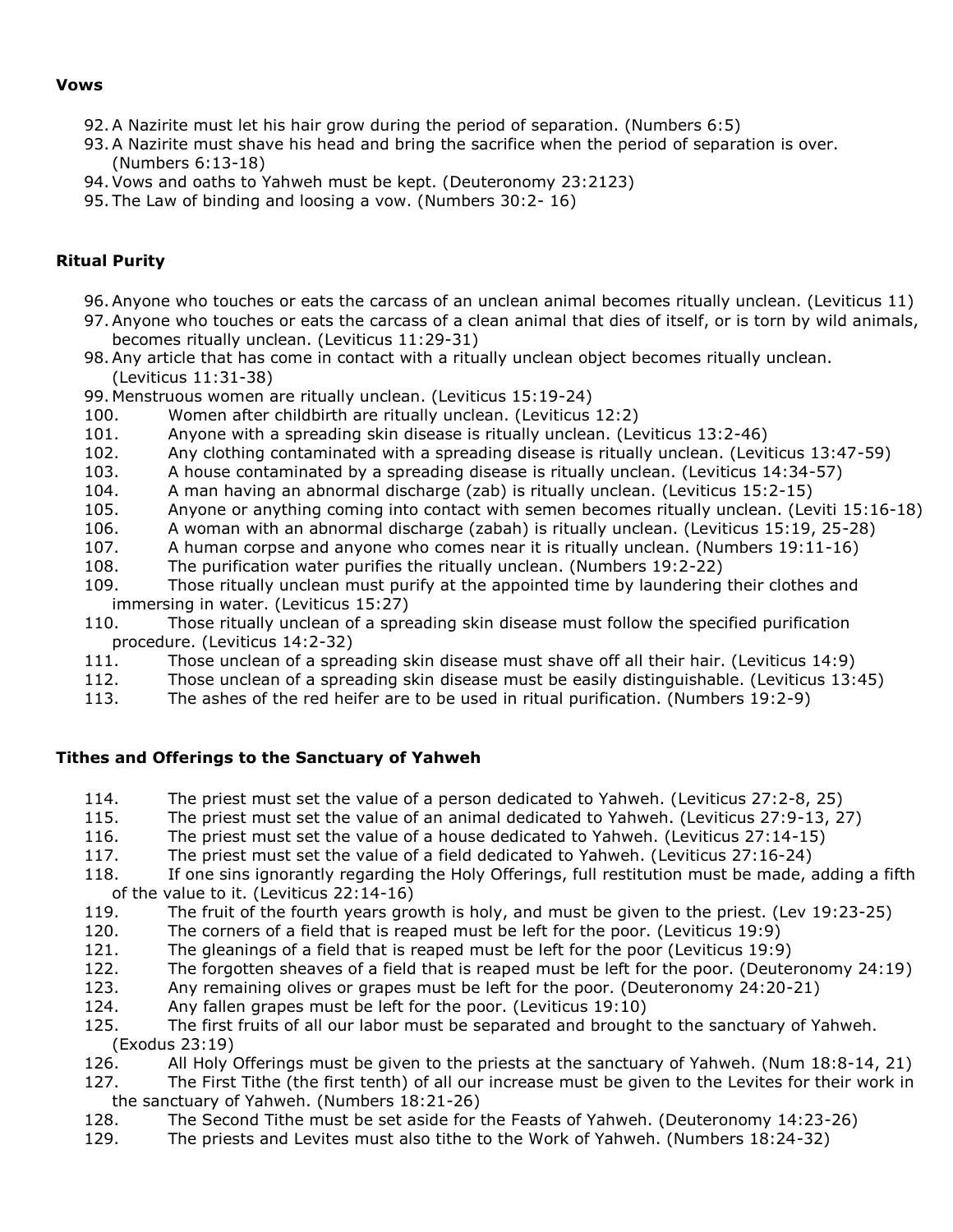- 130. The Third Tithe must be set aside for the poor in the third and sixth years of the seven year cycle. (Deuteronomy 14:28-29)
- 131. Tithes and Offerings must be presented to Yahweh with prayer. (Deuteronomy 26:12-19)
- 132. Each household is to bring or send their tithes and offerings before Yahweh to the sanctuary of Yahweh (no Christian collection plate). (Deuteronomy 26:2-4, 10)
- 133. The first portion of the grain offering must be given to the priest at the sanctuary of Yahweh. (Numbers 15:18-21)

#### **The Sabbatical Year**

- 134. Every seventh year is a Sabbath of Rest for the land and the fields must lie fallow and the ground must not be tilled. (Leviticus 25:2-7, 20-22)
- 135. In the seventh year everything that grows is to be eaten by all. (Leviticus 25:2-7,20-22)
- 136. You must consecrate and proclaim the Jubilee year. (Leviticus 25:10-12)
- 137. On the Day of Atonement in the Jubilee year, the shofar must be sounded and all Hebrew slaves set free. (Leviticus 25:9-10, 13)
- 138. In the Jubilee year all the land is to be returned to its appointed owners. (Leviticus 25:23-28)
- 139. In a walled city the seller has a right to buy back a house within a year of the sale. (Leviticus 25:29-30)
- 140. The years until the Jubilee must be counted. (Leviticus 25:8)
- 141. The seventh year is the Year of Release. (Deuteronomy 15:3)
- 142. In the seventh year a foreigner may be pressed for payment of a debt. (Deuteronomy 15:3)

## **Clean Animals Fit for Consumption and of Offerings**

- 143. The priests must receive their share of all dean animals that are slaughtered. (Deut 18:3)
- 144. The priests must receive the first fleece from the shearing of sheep. (Deuteronomy 18:4)
- 145. Anything devoted to Yahweh becomes Most Holy to Yahweh and becomes the property of the sanctuary of Yahweh and the priests. (Leviticus 27:28)
- 146. To be fit for consumption, clean animals must be slaughtered. (Do not eat what dies of itself or is killed by wild beasts.) (Deuteronomy 12:21)
- 147. The blood of slaughtered clean animals must be poured on the ground and covered with earth. (Leviticus 17:10-16)
- 148. Set the mother bird free when taking the nest or the young. (Deuteronomy 22:6-7)
- 149. Examine the meat of animals to make sure it is permitted for consumption. (Leviticus 11:2-8)
- 150. Examine fowl to make sure they are permitted for consumption. (Deuteronomy 14:11-19)
- 151. Examine locusts to make sure they are permitted for consumption. (Leviticus 11:20-23)
- 152. Examine fish to make sure they are permitted for consumption. (Leviticus 11:9-12)

#### **The Feasts and Sabbaths**

- 153. The New Moons are to be observed to set Yahweh's Feasts. (Exodus 12:2) (Deuteronomy 16:1)
- 154. The seventh day of every week is Yahweh's Sabbath of rest, and a Holy Convocation. (Exodus 23:12, 16:23)
- 155. Keep the Sabbath Day holy by making preparation in advance. (Exodus 20:8-11)
- 156. Remove all leaven from all your property by the fifteenth of Abib. (Exodus 12:15)
- 157. On the fifteenth day of Abib we must teach our children the story of The Exodus from Egypt. (Exodus 13:8)
- 158. We must eat unleavened bread from the fifteenth through the twenty-first of Abib. (Exodus 12:18)
- 159. The first day of The Feast of Unleavened Bread (Passover) is a Sabbath of rest and a Holy Convocation. Cooking may be done on a Feast Day Sabbath, but not on the weekly Sabbath. (Exodus 12:16)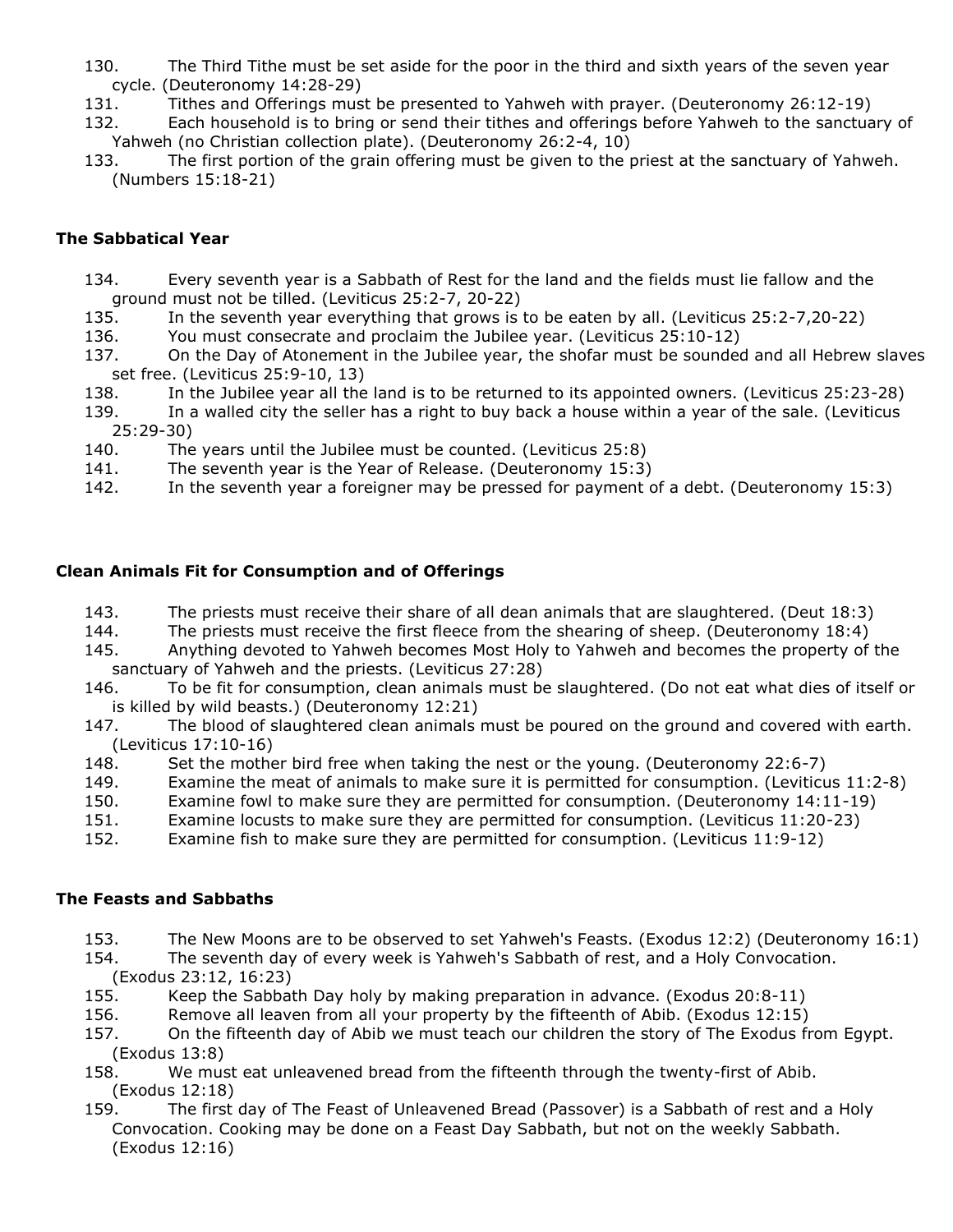- 160. The seventh day of The Feast of Unleavened Bread (Passover) is a Sabbath of rest and a Holy Convocation. (Exodus 12:16)
- 161. We must count fifty days-from the day after the First Holy Day Sabbath of the Feast of Unleavened Bread (The Count of Omer) to The Feast of Weeks. (Leviticus 23:15-16)
- 162. The Feast of Weeks (Pentecost) is a Sabbath of rest and a Holy Convocation. (Leviticus 23:21)
- 163. The Feast of Trumpets is a Sabbath of rest and a Holy Convocation. (Leviticus 23:24)
- 164. The Day of Atonement is a day of complete fasting. (Leviticus 16:29-31)
- 165. The Day of Atonement is a Sabbath of rest and a Holy Convocation. (Leviticus 23:27-32)
- 166. The First Day of the Feast of Tabernacles is a Sabbath of rest and a Holy Convocation. (Leviticus 23:34-35)
- 167. The Last Great Day is a Sabbath of rest and a Holy Convocation. (Leviticus 23:36)
- 168. Dwell in booths (succahs-temporary dwellings) during The Feast of Tabernacles. (Lev 23:42)
- 169. A Succah must be built before The Feast of Tabernacles. (Leviticus 23:40)
- 170. Sound the shofar on The Feast of Trumpets. (Numbers 29:1)

## **Laws Concerning the Duty of the Community and Observing the Authority of Yahweh's Laws and Yahweh's Annointed**

- 171. Every male 20 years old and above must give half a shekel to the sanctuary of Yahweh annually. (Exodus 30:12-16)
- 172. Listen to and obey Yahweh's Anointed Servant, the Overseer of the sanctuary of Yahweh. (Deuteronomy 18:15-19)
- 173. The king that Yahweh chooses must be appointed. (Deuteronomy 17:15)
- 174. Listen to and obey Yahweh's anointed priests (The Body of Elders of the sanctuary of Yahweh under the direction of the Overseer of the sanctuary of Yahweh). (Deuteronomy 17:8-13)
- 175. When we give testimony in a lawsuit, we must speak the truth. (Exodus 23:2)
- 176. Elders and office holders must be chosen by Yahweh. (Deuteronomy 16:18)
- 177. The Elders of The sanctuary of Yahweh, chosen by Yahweh, must judge the people impartially according to Yahweh's Laws. (Leviticus 19:15)
- 178. Whoever is aware of evidence in a case must speak up and testify. (Leviticus 5:1)
- 179. The testimony of witnesses shall be examined thoroughly by the Elders. (Deuteronomy 13:14)
- 180. False witnesses shall be judged according to the Law. (Deuteronomy 19:19)
- 181. When a person is found murdered and the murderer is unknown, the prescribed ritual must be performed. (Deuteronomy 21:19)
- 182. Six cities of refuge in the land of Israel must be established. (Numbers 35:6-15)
- 183. The priests and Levites must be given cities to live in. (Numbers 35:2-5)
- 184. Build a guard rail around a roof (if it is flat and used as living space), and remove potential hazards from the home. (Deuteronomy 22:8)

## **The Worship of False Gods and Related Practices**

- 185. The practice of godworship (the worship of false gods) must be destroyed. (Deut 12:2-4)
- 186. A city which turns to godworship (the worship of false gods) must be treated according to the Law. (Deuteronomy 13:12-18)
- 187. The godworshiping nations (nations who worship false gods) will be destroyed. (Deut 20:17)
- 188. We must blot out the remembrance of godworshipers (those who worship false gods). (Deuteronomy 25:19)
- 189. Remember what the godworshipers (those who worship false gods) did to Israel. (Deut 25:1-18)

## **Laws Concerning Times of Tribulation and Persecution**

- 190. Our conduct must be according to Yahweh's Law during times of persecution. (Deut 20:11-12)
- 191. The priests must address the congregation in times of tribulation. (Deuteronomy 20:2-4)
- 192. The camp of Yahweh must be kept in a sanitary condition. (Deuteronomy 23:9)
- 193. The camp of Yahweh must be equipped with the necessary implements to keep it in a sanitary condition, and each must do his part. (Deuteronomy 23:12-14)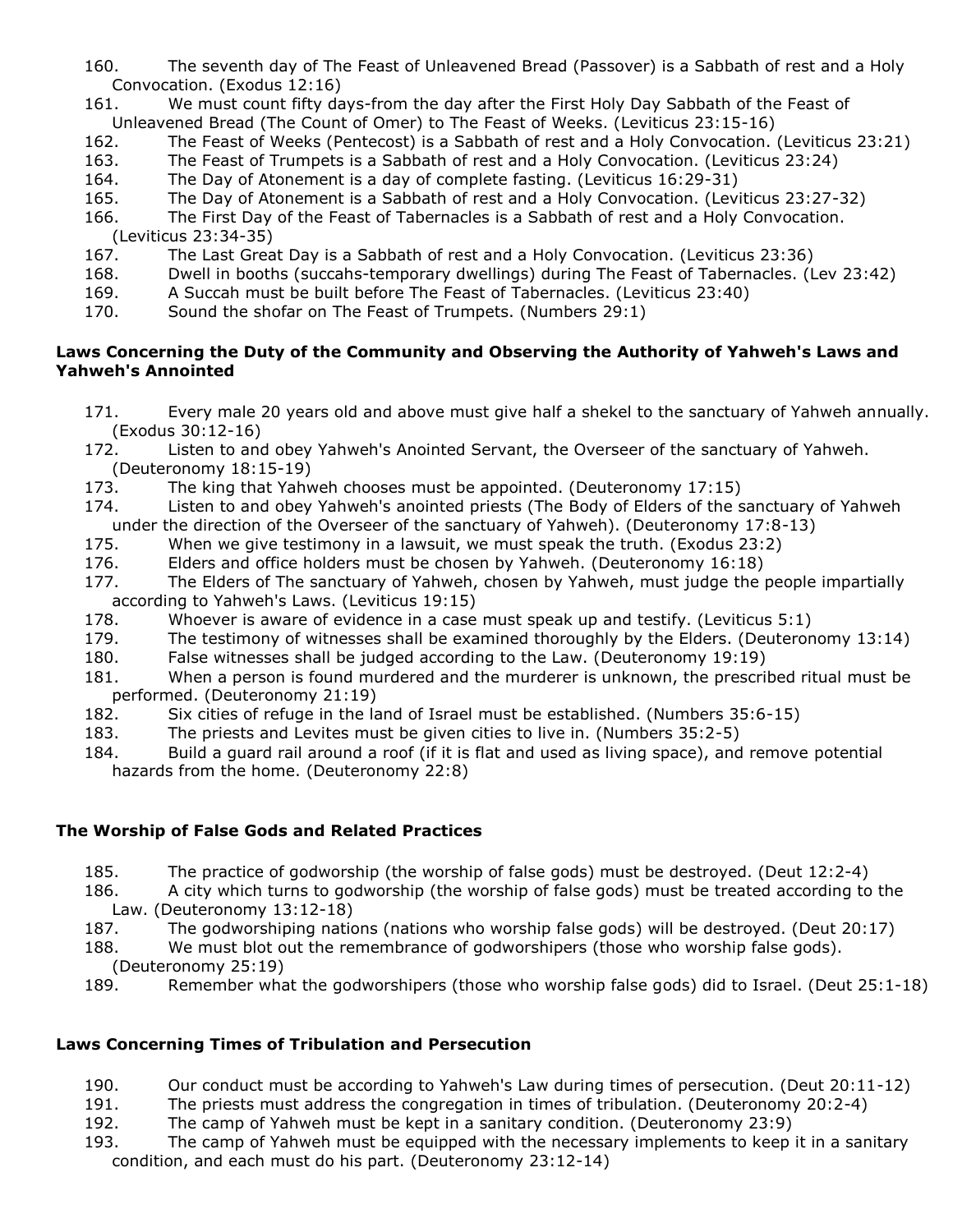## **Our Duties to Our Fellow Man**

- 194. Stolen property must be returned to the owner. (Leviticus 6:2-5)
- 195. The poor must be taken care of according to Yahweh's Laws. (Deuteronomy 15:8, 11)
- 196. When a Hebrew slave goes free, the owner must give him gifts. (Deuteronomy 15:12-14, 18)
- 197. Loans to brothers must be without interest. (Exodus 22:25)
- 198. Loans to the foreigner may be with interest. (Deuteronomy 23:21)
- 199. Restore a pledge for a loan to its owner if he needs it. (Deuteronomy 24:12-13)
- 200. Pay the hired worker his wages on time. (Deuteronomy 24:15)
- 201. Permit the poor to eat of the produce of the vineyard or the standing grain. (Deut 23:24-25)
- 202. Help a stranger who has a fallen animal. (Exodus 23:5)
- 203. Help your brother who has a fallen animal. (Deuteronomy 22:4)
- 204. Lost property must be restored to its owner. (Exodus 23:4; Deuteronomy 22:1)
- 205. Those who sin must be corrected. (Leviticus 19:17)
- 206. Love your neighbor, whether a brother or an enemy, as yourself. (Leviticus 19:18)
- 207. Love the stranger and the new convert among you. (Deuteronomy 10:19)
- 208. Use only honest weights and measures. (Leviticus 19:36)

#### **Family**

- 209. Show honor and respect for Yahweh's appointed teachers. (Leviticus 19:32)
- 210. Show honor and respect to parents. (Exodus 20:12)
- 211. Become Holy as Yahweh is Holy. (Leviticus 19:2)
- 212. Bring forth the Holy Seed, the 144,000 Holy Priesthood promised to Abraham. (Genesis 1:28)
- 213. Marriage must be according to Yahweh's laws. (Deuteronomy 24:1)
- 214. A bridegroom is to rejoice with his bride. (Deuteronomy 24:5)
- 215. All males must be circumcised, newborn males on the eighth day. (Genesis 17:10-12, 14)
- 216. Should a man die childless, his brother must either marry the widow. (Deuteronomy 25:5-6)
- 217. He may release his brother's widow. (Deuteronomy 25:7-10)
- 218. A man who violates a virgin must pay the bride price, marry her if her father permits, and may never divorce her. (Deuteronomy 22:29)
- 219. The Elders must judge in a case of premarital promiscuity. (Deuteronomy 22:13-15)
- 220. A woman's father may utterly refuse to give his daughter to a man even though he pays the bride price. (Exodus 22:16-17)
- 221. The female captive must be treated in accordance with special regulations concerning repentance and conversion. (Deuteronomy 21:11-14)
- 222. Divorce can only be for the cause of premarital fornication by the bride. (Deuteronomy 24:1-4)
- 223. A woman suspected of adultery must submit to the required test. (Numbers 5:12-15)

## **Judgments**

- 224. When required by Law, the judges must administer the appropriate punishment. (Deut 25:2-3)
- 225. The Law concerning unintentional homicide. (Numbers 35:22-29)
- 226. The Law concerning murder. (Deuteronomy 19:11-13)
- 227. There is one Law for all-for the Israelite and for the stranger. (Numbers 15:15-16)
- 228. One who sins (breaks any of Yahweh's Laws) whether intentionally or unintentionally is guilty. (Leviticus 5:17; Numbers 15:30)
- 229. The penalty for sin, which is the breaking (transgression) of Yahweh's laws, is death. (Numbers 15:30-31)
- 230. Atonement can be made through the Righteous High Priest for those who truly repent of sin and turn in complete obedience to Yahweh's Laws. (Leviticus 16:16, 32-34)
- 231. The body of one who is executed must be buried the same day. (Deuteronomy 21:23)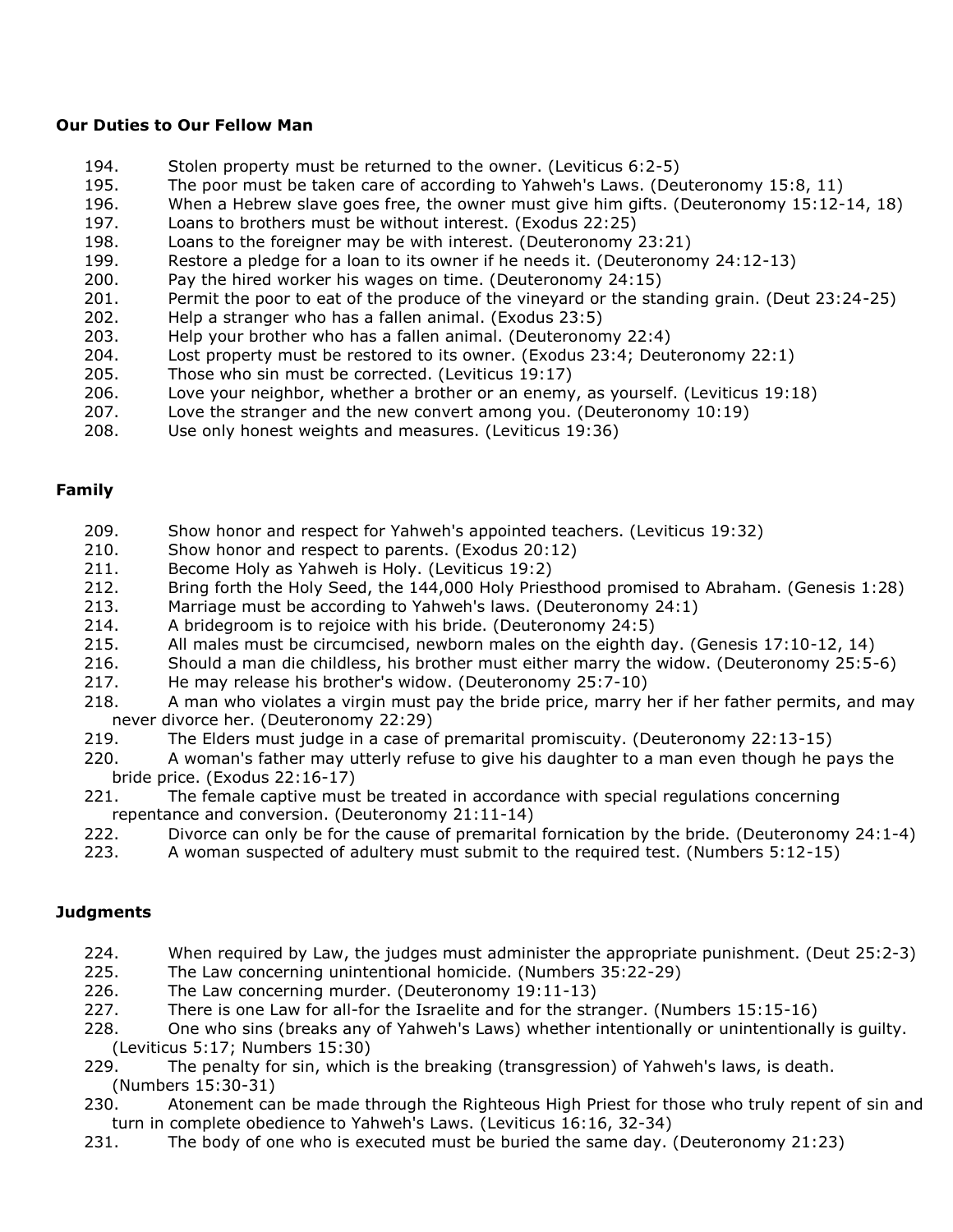#### **Laws Concerning Slaves**

- 232. Hebrew slaves must be treated according to the special Laws for them. (Exodus 21:2-6)
- 233. The owner or his son may marry his Hebrew maidservant. (Exodus 21:8-9)
- 234. If the owner or his son does not marry his Hebrew maidservant, he must allow her father to redeem her. (Exodus 21:8)
- 235. The regulation of the foreign slaves. (Leviticus 25:44-46)

#### **Lawsuits**

- 236. Judgment must be rendered in the case of injury caused by a person. (Exodus 21:18-25) 237. Judgment must be rendered in the case of injury cause by an animal. (Exodus 21: 28-32) 238. Judgment must be rendered in the case of injury caused to an animal. (Exodus 21:33-36) 239. A thief must make full restitution or else be sold for his theft. (Exodus 22:1-4) 240. Judgment must be rendered in cases of property damage caused by animals. (Exodus 22:5) 241. Judgment must be rendered in cases of fire damage. (Exodus 22:6) 242. Judgment must be rendered in cases involving items held for safe-keeping. (Exodus 22:7-8) 243. Judgment must be rendered in cases involving animals held for safe-keeping. (Ex 22:10-13) 244. Judgment must be rendered in cases of claims against a borrower. (Exodus 22:14-15) 245. Judgment must be rendered in disputes arising out of sales. (Leviticus 25:14-17) 246. Judgment must be rendered in disputes over possession of property. (Exodus 22:9) 247. Monetary restitution must be paid in cases involving bodily damage. (Deuteronomy 25:11-12) (Exodus 21:18-25)
- 248. Judgment must be rendered in disputes arising out of inheritance. (Numbers 27:8-11) (Deuteronomy 21:15-17)

## **[Top of Page](https://www.gospeloutreach.net/613laws.html)**

# **365 Negative Commandments**

## **The Worship of False Gods and Related Practices**

- 1. Do not trust in any power but Yahweh. (Exodus 20:3)
- 2. Do not make images of the gods (false gods) to be worshiped (Exodus 20:4)
- 3. Do not take on the character of the gods (the false gods). (Leviticus 19:4)
- 4. Do not make gods (false gods) out of anything. (Exodus 20:23)
- 5. Do not bow down to any false god. (Exodus 20:5)
- 6. Do not worship, serve, obey nor follow the ways (laws) of the false gods. (Deuteronomy 4:15-19)
- 7. Do not sacrifice children to any false god. (Leviticus 18:21)
- 8. Do not seek after mediums. (Leviticus 19:31)
- 9. Do not seek after familiar spirits. (Leviticus 19:31)
- 10. Do not seek to learn the ways of the false gods in order to follow them. (Deuteronomy 12:30)
- 11. Do not use a sacred pillar or pole for the worship of Yahweh, do not set the Feasts by it. (Deuteronomy 16:21-22)
- 12. Do not make false gods out of carved stone. (Leviticus 26:1)
- 13. Do not worship Asherah, the Queen of Heaven. (Deuteronomy 16:21)
- 14. Do not vow or worship in the name of a false god. (Exodus 23:13)
- 15. Do not teach or entice any community to worship false gods. (Deuteronomy 13:12-14)
- 16. Do not teach or entice any individual to worship false gods. (Deuteronomy 13:6-8)
- 17. Do not listen to any one who teaches or practices godworship (the worship of false gods). (Deuteronomy 13:8)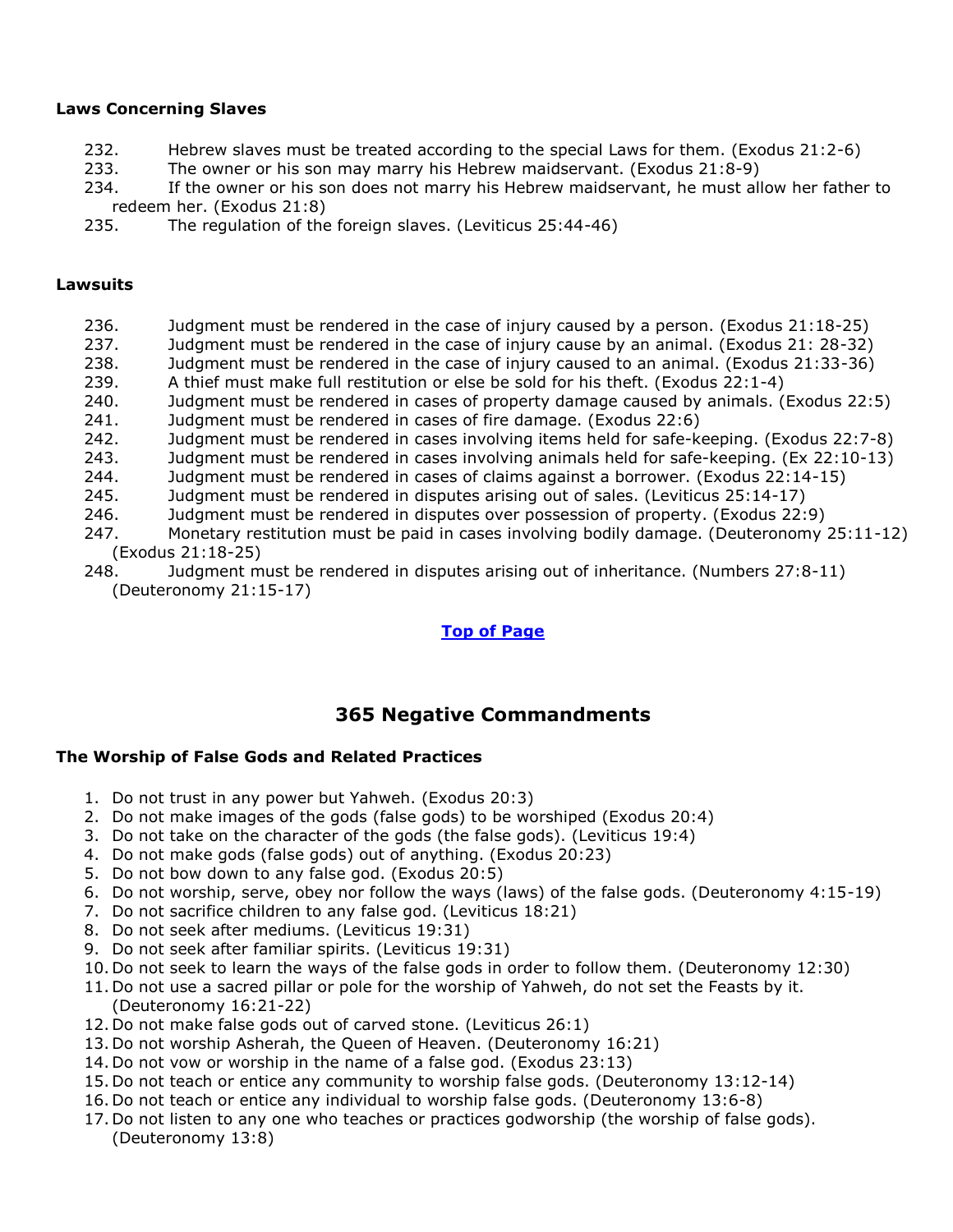- 18. Do not give in to anyone who teaches or practices godworship (the worship of false gods). (Deuteronomy 13:8)
- 19. Do not pity anyone who teaches godworship (the worship of false gods). (Deuteronomy 13:8)
- 20. Do not spare anyone who teaches godworship (the worship of false gods). (Deuteronomy 13:8)
- 21. Do not conceal the fact when someone tries to teach godworship (the worship of false gods). (Deuteronomy 13:8)
- 22. Do not lust after the wealth of the false gods. (Deuteronomy 7:25)
- 23. Do not rebuild that which has been devoted to godworship (the worship of false gods). (Deut 13:16)
- 24. Do not make use of property used for godworship (the worship of false gods). (Deuteronomy 13:17)
- 25. Do not bring godworship (the worship of false gods) into the sanctuary of Yahweh. (Deuteronomy 7:26)
- 26. Do not teach in the name of any false god. (Deuteronomy 18:20)
- 27. Do not teach or prophesy falsely in the Name of Yahweh. (Deuteronomy 18:20)
- 28. Do not listen to one who teaches in the name of any false god. (Deuteronomy 13:3-4)
- 29. Do not reverence one who teaches in the name of any false god. (Deuteronomy 18:22)
- 30. Do not imitate the ways of godworshipers (worshipers of false gods) or practice their customs. (Leviticus 20:23)
- 31. Do not practice foretelling the future by consulting the false gods. (Leviticus 19:26)
- 32. Do not practice astrology. (Leviticus 19:26)
- 33. Do not practice foretelling the future by interpreting omens. (Deuteronomy 18:10-11)
- 34. Do not practice sorcery. (Deuteronomy 18:10-11)
- 35. Do not practice magic. (Deuteronomy 18:10-11)
- 36. Do not practice witchcraft. (Deuteronomy 18:10-11)
- 37. Do not consult with demon spirits (false gods). (Deuteronomy 18:10-11)
- 38. Do not attempt to contact the dead; they know nothing. (Deuteronomy 18:10-11)
- 39. Women must not wear a man's Holy Garments. (Deuteronomy 22:5)
- 40. Men must not wear a woman's Holy Garments. (Deuteronomy 22:5)
- 41. Do not tattoo yourself. (Leviticus 19:28)
- 42. Do not wear Holy Garments made of both wool and linen. (Deuteronomy 22:11)
- 43. Do not shave the sides of your head in honor of the dead. (Leviticus 19:27)
- 44. Do not shave the sides of your beard in honor of the dead. (Leviticus 19:27)
- 45. Do not cut your bodies in honor of the dead. (Leviticus 19:28)

# **Prohibitions Against Making Allies With Nations Who Worship False Gods**

- 46. Do not return to the ways of godworship (the worship of false gods) and sin. (Deuteronomy 17:16)
- 47. Do not follow teachings other than the Law of Yahweh taught by the sanctuary of Yahweh. (N 15:39)
- 48. Do not make allies with godworshiping nations (nations who worship false gods). (Exodus 34:15)
- 49. Do not spare any of the godworshiping nations (nations who worship false gods). (Deut 20:16-18)
- 50. Do not show mercy to the godworshiping nations (nations who worship false gods). (Deuteronomy 7:2)
- 51. Do not permit godworshipers (worshipers of false gods) who refuse to repent to remain in the sanctuary of Yahweh. (Exodus 23:32-33)
- 52. Do not make marriages with godworshipers (worshipers of false gods). (Deuteronomy 7:3)
- 53. Do not allow a godworshiper (a worshiper of false gods) to join the sanctuary of Yahweh unless he repents. (Deuteronomy 23:3-4)
- 54. Do not abhor an Edomite who repents. (Deuteronomy 23:7)
- 55. Do not abhor an Egyptian who repents. (Deuteronomy 23:7)
- 56. Do not have fellowship with a godworshiper (a worshiper of false gods) who refuses to repent. (Deuteronomy 23:6)
- 57. Do not destroy fruit trees. (Deuteronomy 20:19)
- 58. Do not fear the adversaries of Yahweh. (Deuteronomy 7:21)
- 59. Do not forget the evil done by the adversaries of Yahweh. (Deuteronomy 25:19)

# **Blasphemy**

60. You must not blaspheme the Holy Name of Yahweh, professing to keep Yahweh's Laws yet practicing sin. (Leviticus 24:16)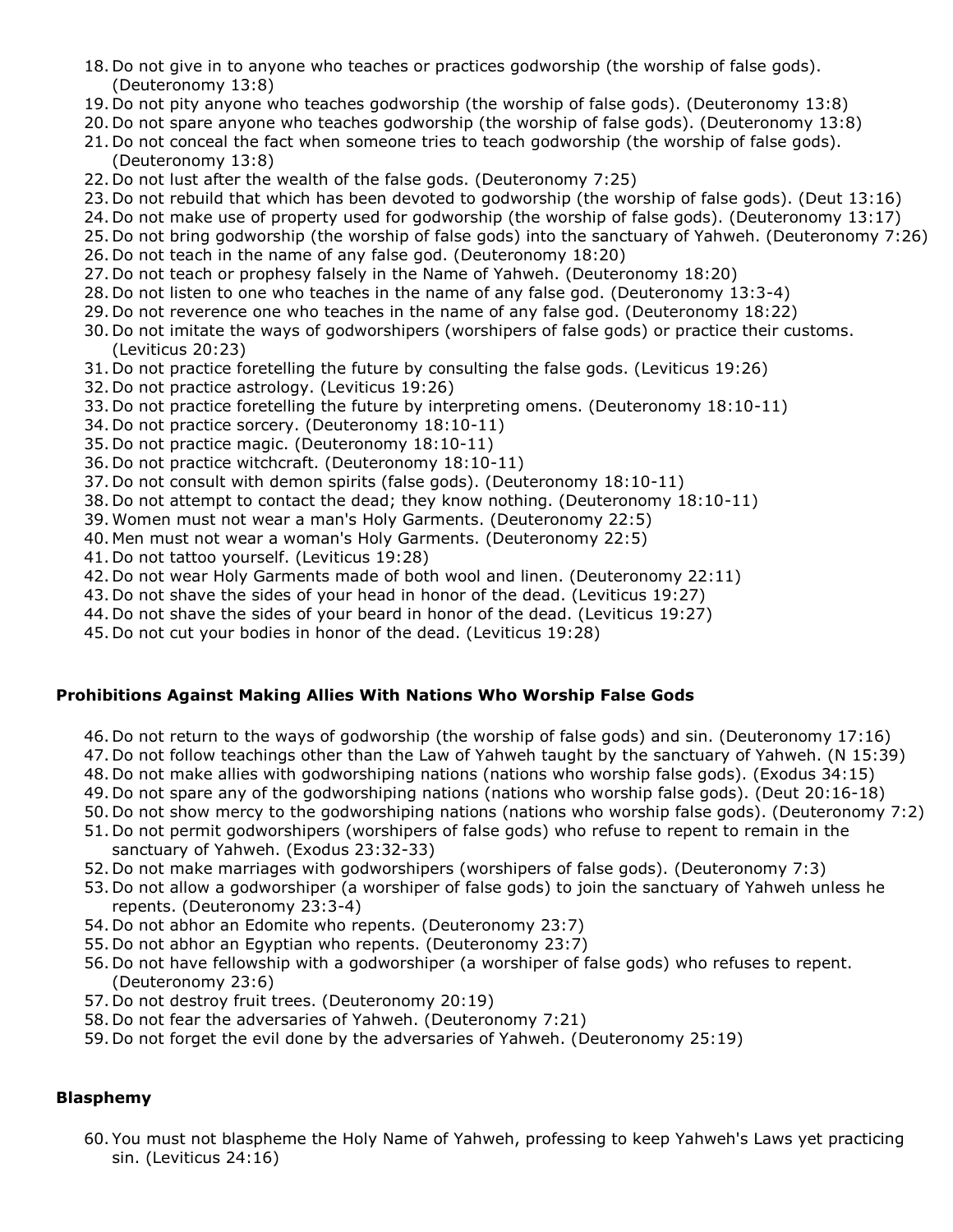- 61. Do not break an oath or vow made in the Name of Yahweh. (Leviticus 19:12)
- 62. Do not take Yahweh's Name and bring it to nothing by hiding Yahweh's Name. (Exodus 20:7)
- 63. Do not profane Yahweh's Name. (Leviticus 22:32)
- 64. Do not test Yahweh by doubting or rebelling. (Deuteronomy 6:16)
- 65. Do not worship Yahweh in the ways of godworship (the worship of false gods). (Deuteronomy 12:4)
- 66. Do not allow the body of one hanged to remain so overnight. (Deuteronomy 21:22-23)

#### **The Sanctuary of Yahweh**

- 67. Do not neglect the duty of guarding the sanctuary of Yahweh. (Numbers 18:4-5)
- 68. The High Priest must not enter the Holy of Holies without the appropriate sacrifice. (Leviticus 16:2)
- 69.A priest with a defect or blemish must not enter the Holy of Holies at all. (Leviticus 21:21-23)
- 70.A priest with a defect or blemish must not come near to offer the food of Yahweh. (Leviticus 21:17)
- 71.A priest with a temporary blemish must not participate in the service there until it has healed. (Leviticus 21:18)
- 72. The priests must not exchange their duties with their assistants, the Levites. (Numbers 18:2-3)
- 73. The priests must not drink wine or strong drink before entering the inner court of the sanctuary of Yahweh to perform their duties or teach the Law. (Leviticus 10:9-11)
- 74. No one other than the priests may come near to minister to Yahweh. (Numbers 18:4, 22)
- 75. The priests must not serve in the inner court of the sanctuary of Yahweh while ritually unclean. (Leviticus 22:2-9)
- 76. The priests must not eat of the Holy Offerings while ritually unclean. (Leviticus 22:6-7)
- 77. Do not enter the inner court of the sanctuary of Yahweh while ritually unclean. (Numbers 5:3)
- 78. Do not fail to ritually purify by laundering and bathing at the appointed time after becoming ritually unclean. (Numbers 19:20; Leviticus 17:16)
- 79. Do not build an altar of cut stone. (Exodus 20:25)
- 80. The priests must not go up to the altar by steps. (Exodus 20:26)
- 81. The priests must not allow the fire on the altar to be extinguished. (Leviticus 6:13)
- 82. The priests must not burn any unauthorized incense on the golden altar. (Exodus 30:9)
- 83. Do not make oil according to the holy anointing oil for personal use. (Exodus 30:31-33)
- 84. The holy anointing oil must not be misused. (Exodus 30:32)
- 85. Do not make incense according to the formula of the holy incense for personal use. (Exodus 30:37)
- 86. Do not remove the poles from the Ark of the Covenant. (Exodus 25:15)
- 87. Do not remove the breastplate from the ephod. (Exodus 28:28)
- 88. Do not make the Holy Garments improperly, so that they tear. (Exodus 28:32)

# **Sacrifices and Holy Tithes and Offerings**

- 89. Do not offer sacrifices or Tithes and Offerings except to the sanctuary of Yahweh. (Deut 12:13-14)
- 90. Do not offer consecrated animals except to the sanctuary of Yahweh. (Leviticus 17:3-7)
- 91. Do not sanctify a blemished animal as an Offering to Yahweh. (Leviticus 22:20, 22, 24)
- 92. Do not slaughter a blemished animal as an Offering to Yahweh. (Leviticus 22:22)
- 93. Do not sprinkle the blood of a blemished animal on the altar of Yahweh. (Leviticus 22:19-24)
- 94. Do not burn the sacrificial portions of a blemished animal. (Leviticus 22:22)
- 95. Do not offer an animal with even a temporary blemish. (Deuteronomy 17:1)
- 96. Do not accept a blemished offering from a Gentile. (Leviticus 22:25)
- 97. Do not inflict a blemish on an animal consecrated as an offering. (Leviticus 22:21)
- 98. Do not offer any leaven or honey on the altar. (Leviticus 2:11)
- 99. Do not offer a sacrifice without salt. (Leviticus 2:13)
- 100. Do not bring the financial gain from godworship (the worship of false gods) into the sanctuary of Yahweh. (Deuteronomy 23:18)
- 101. Do not kill an animal and its young on the same day. Leviticus 22:28)
- 102. Do not use olive oil in the Sin Offering of the poor man. (Leviticus 5:11)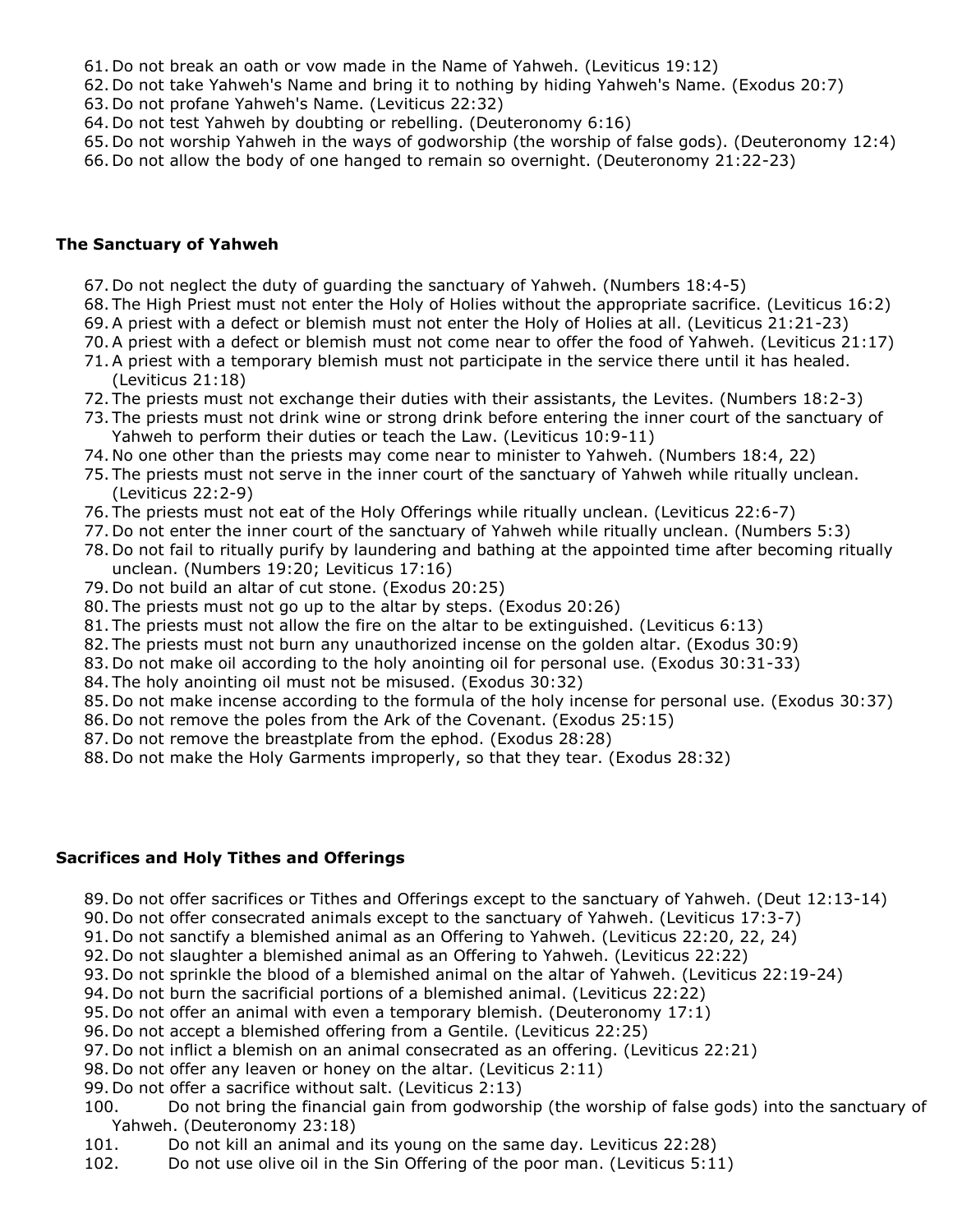- 103. Do not use frankincense in the Sin Offering of the poor man. (Leviticus 5:11)
- 104. Do not use olive oil in the grain Offering of jealousy. (Numbers 5:15)

105. Do not use frankincense in the grain Offering of jealousy. (Numbers 5:15)

- 106. Do not make substitutes for any vowed Offerings. (Leviticus 27:10)
- 107. Do not dedicate the firstborn of an animal since it already belongs to Yahweh and must be given to the priests. (Leviticus 27:26)
- 108. Do not redeem the firstborn of clean animals, since they belong to Yahweh and must be given to the priests. (Numbers 18:17-18)
- 109. Do not redeem the Tithes; they belong to Yahweh and must be given to the priests. (Leviticus 27:32-33)
- 110. Do not sell dedicated property, it belongs to Yahweh and must be given to the priests. (Leviticus 27:21, 28)
- 111. Do not redeem dedicated property after the specified time; it belongs to Yahweh and must be given to the priests. (Leviticus 27:28)
- 112. Do not sever the head of a bird offered as a Sin Offering. (Leviticus 5:7-8)
- 113. Do not work with a dedicated animal. (Deuteronomy 15:19)
- 114. Do not shear a dedicated animal. (Deuteronomy 15:19)
- 115. Do not offer the Passover Lamb with leaven. (Exodus 34:25)
- 116. Do not allow the sacrificial fat of the Passover Lamb to remain overnight. (Exodus 23:18)
- 117. Do not allow the meat of the Passover Lamb to remain overnight. (Exodus 12:10)
- 118. Do not leave any part of the additional Offering overnight. (Deuteronomy 16:4)
- 119. Do not allow any part of the second Passover Lamb to remain overnight. (Numbers 9:12)
- 120. Do not leave any part of the thanksgiving Offering until morning. (Leviticus 22:29-30)
- 121. Do not break any bones of the Passover Lamb. (Exodus 12:46)
- 122. Do not break any bones of the second Passover Lamb. (Numbers 9:12)
- 123. Do not remove the Passover Lamb from the sanctuary where it is eaten. (Exodus 12:46)
- 124. Do not bake the remainder of the grain Offering with leaven. (Leviticus 6:17)
- 125. Do not eat the Passover Lamb raw or boiled. (Exodus 12:9)
- 126. Do not allow the stranger or hired servant to eat of the Passover Lamb. (Exodus 12:45)
- 127. Do not allow any uncircumcised person to eat of the Passover Lamb. (Exodus 12:48)
- 128. Do not allow one that has fallen away (become a stranger) to eat of the Passover Lamb. (Exodus 12:43)
- 129. Do not eat of the Holy Offerings while ritually unclean. (Leviticus 22:2-6)
- 130. Do not eat any food which becomes ritually unclean. (Leviticus 7:19)
- 131. Do not eat of the sacrifices which remain after the third day, they must be burned. (Lev 19:6-8)
- 132. Sacrifices remaining past the third day will not be accepted by Yahweh. (Leviticus 7:16-18)
- 133. No one outside of the priest's family may eat of the Most Holy Offerings. (Leviticus 22:10-11)
- 134. No stranger or hired worker may eat of the Holy Offerings. (Leviticus 22:10)
- 135. No uncircumcised person may eat of the Holy Offerings. (Leviticus 22:10)
- 136. The priests must not eat of the Holy Offerings while ritually unclean. (Leviticus 22:2-9)

137. The daughter of a priest who is married to a non-priest must not eat of Holy Offerings. (Leviticus 22:12-13)

- 138. Do not eat the grain Offering which the priest himself offers. (Leviticus 6:20-23)
- 139. Do not eat of the sin Offering whose blood is sprinkled on the inner altar. (Leviticus 6:30)
- 140. Do not eat any abominable thing, whether unclean meat or blemished Offerings. (Deut 14:3)
- 141. Do not eat the second tithe of grain except at Yahweh's Feast at the sanctuary of Yahweh. (Deuteronomy 12:17-8)
- 142. Do not drink the second tithe of wine except at Yahweh's Feast at the sanctuary of Yahweh. (Deuteronomy 12:17-18)
- 143. Do not eat the second tithe of oil except at Yahweh's Feast at the sanctuary of Yahweh. (Deuteronomy 12:17-18)
- 144. Do not eat the feast sacrifices except at Yahweh's Feast at the sanctuary of Yahweh. (Deuteronomy 12:17-18)
- 145. The priests may not eat the Second Tithes except at Yahweh's Feast at the sanctuary of Yahweh. (Deuteronomy 12:17-18)
- 146. The priests must not eat the meat of the burnt Offering at all. (Leviticus 1:9)
- 147. The meat from any of the sacrifices must not be eaten before the blood has been sprinkled on the altar. (Deuteronomy 12:17)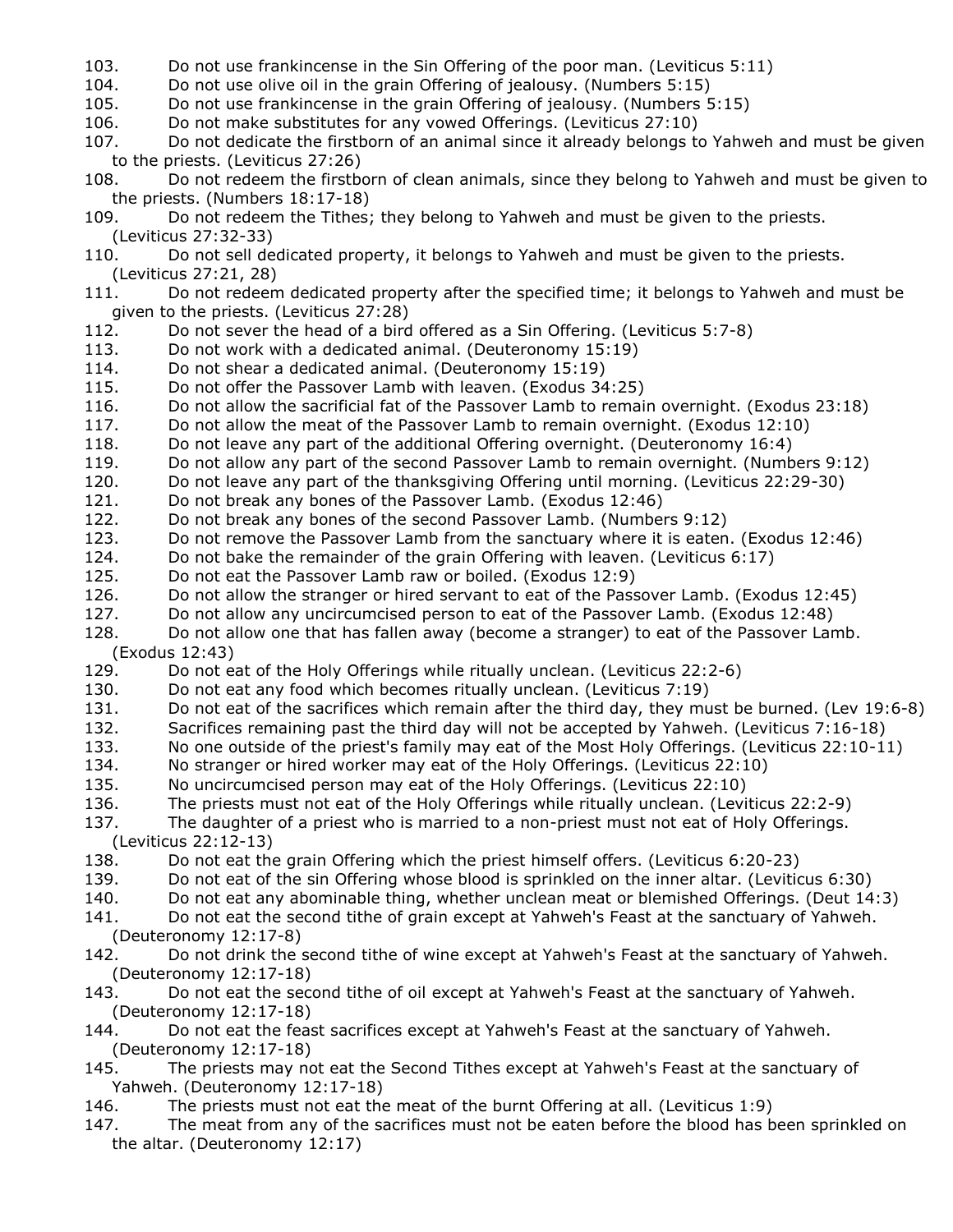- 148. The priests must not eat of the Holy Offerings except at a Holy Place (the sanctuary of Yahweh). (Leviticus 10:13-14)
- 149. Do not allow a stranger to eat of the Most Holy Offering. (Exodus 29:33)
- 150. Do not eat of the second tithe while at home in a state of ritual impurity (not during the Feast). (Deuteronomy 26:14)
- 151. Do not eat of the second tithe in honor of the dead. (Deuteronomy 26:14)
- 152. Do not eat of the second tithe in honor of any false god. (Deuteronomy 26:14)
- 153. Do not allow any unauthorized person to eat of the Holy Offerings. (Leviticus 22:14-16)
- 154. Do not delay to pay Tithes and Offerings to Yahweh at the sanctuary of Yahweh. (Exodus 22:29)
- 155. Do not delay to pay vows to Yahweh at the sanctuary of Yahweh. (Deuteronomy 23:21)
- 156. Do not appear before Yahweh at His Feasts at the sanctuary of Yahweh empty-handed (without an Offering). (Deuteronomy 16:16-17)
- 157. Do not break vows and oaths to Yahweh. (Numbers 30:2)

## **The Priests**

- 158. A priest must not marry a woman who is a harlot (zonah). (Leviticus 21:6-8)
- 159. A priest must not marry a woman who refuses to repent of godworship (chalalah-a woman who worships false gods). (Leviticus 21:7)
- 160. A priest must not marry a woman divorced from her lawful husband. (Leviticus 21:7)
- 161. The High Priest must not marry a widow. (Leviticus 21:14)
- 162. The High Priest must not marry a woman defiled by harlotry or godworship (the worship of false gods). (Leviticus 21:14)
- 163. Priests must not allow their hair to grow long. (Leviticus 10:6)
- 164. Priests must not tear, or serve with torn Holy Garments. (Leviticus 10:6)
- 165. Priests must not forsake their appointed office. (Leviticus 10:7)
- 166. Priests must not become ritually unclean except for their nearest relatives. (Leviticus 21:1-4)
- 167. The High Priest must not go near any dead body. (Leviticus 21:11)
- 168. The High Priest must not become ritually impure for any dead body. (Leviticus 21:11)
- 169. The tribe of Levi shall have no part in the division of the land of Israel. (Deuteronomy 18:1)
- 170. The tribe of Levi shall have no inheritance other than Yahweh's Portion. (Numbers 18:20)
- 171. Do not shave your head in honor of the dead. (Deuteronomy 14:1; Leviticus 21:5)

# **Dietary Laws**

- 172. Do not eat any unclean animal. (Deuteronomy 14:7-8)
- 173. Do not eat any unclean fish or seafood. (Leviticus 11:10-12)
- 174. Do not eat any unclean fowl. (Leviticus 11:13)
- 175. Do not eat any unclean flying insect. (Leviticus 11:20-23)
- 176. Do not eat any insects that creep on the ground. (Leviticus 11:41)
- 177. Do not eat any reptiles. (Leviticus 11:44)
- 178. Do not eat worms found in fruit or produce. (Leviticus 11 :42)
- 179. Do not eat any swarming insects. (Leviticus 11:43; Deuteronomy 14:19)
- 180. Do not eat any animal found already dead. (Deuteronomy 14:21)
- 181. Do not eat a torn or mauled animal. (Exodus 22:31)
- 182. Do not eat any meat with the blood still in it; neither eat any meat not fully cooked. Only when meat is cooked until it is white inside with no tinge of red or pink whatsoever insures that all blood had been removed. (Deuteronomy 12:23)
- 183. Do not touch the carcass of an unclean animal. (Leviticus 11:8)
- 184. Do not eat blood. (Leviticus 7:26-27)
- 185. Do not eat the fat of sacrificed animals. (Leviticus 7:23, 25)
- 186. Do not boil a young goat in its mother's milk, since it is a ritual of godworshipers (those who worship false gods). (Exodus 23:19)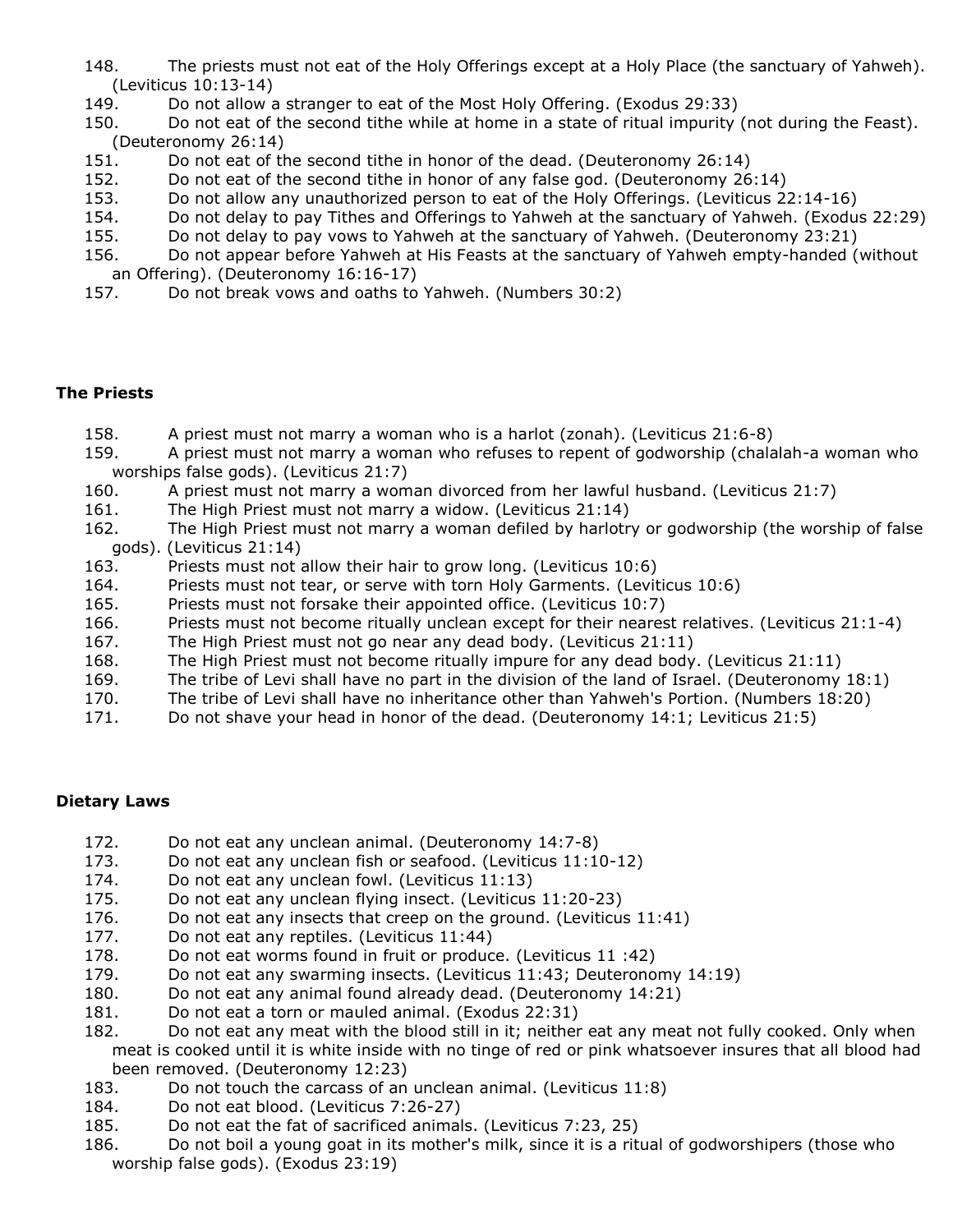- 187. Do not eat of or offer any sacrifices to the gods (false gods). (Leviticus 17:7)
- 188. Do not eat the meat of a bull that has been stoned to death for goring someone. (Exodus 21:28)
- 189. Do not eat any bread in celebration of the Feast until the Omer Offering has been presented to the priests on the fifteenth of Abib. (Leviticus 23:14, 10)
- 190. Do not eat any parched grain in celebration of the Feast until the Omer Offering has been presented to the priests on the fifteenth of Abib. (Leviticus 23:14)
- 191. Do not eat of the fresh green ears in celebration of the Feast until the Omer Offering has been presented to the priests on the fifteenth of Abib. (Leviticus 23:14)
- 192. Do not eat the fruit of young fruit trees for the first three years of growth. (Leviticus 19:23)
- 193. Do not eat the produce from the planting of mixed seed. (Deuteronomy 22:9)
- 194. Do not partake of drink offerings to the gods (false gods). (Deuteronomy 32:38)
- 195. Drunkenness of any sort is prohibited. (Deuteronomy 21:20)
- 196. Do not eat or drink anything on the Day of Atonement. (Leviticus 23:29, 32)
- 197. Do not eat leavened bread during The Feast of Unleavened Bread. (Exodus 13:3)
- 198. Do not eat any leavened product during The Feast of Unleavened Bread. (Exodus 12:20)
- 199. Do not eat leavened bread with the Passover Lamb. (Deuteronomy 16:3)
- 200. No leavened bread is to be found in any of our possessions during The Feast of Unleavened Bread. (Exodus 13:7)
- 201. No leavening is to be found in any of our possessions during The Feast of Unleavened Bread. (Exodus 12:19)

#### **Nazirites**

- 202. A Nazirite must not drink wine or any beverage made from grapes. (Numbers 6:3)
- 203. A Nazirite must not eat fresh grapes. (Numbers 6:3)
- 204. A Nazirite must not eat raisins. (Numbers 6:3)
- 205. A Nazirite must not eat grape seeds. (Numbers 6:4)
- 206. A Nazirite may not eat the skins of grapes. (Numbers 6:4)
- 207. A Nazirite must not become ritually impure for the dead. (Numbers 6:7)
- 208. A Nazirite must not go near a dead body. (Numbers 6:6)
- 209. A Nazirite must not shave his hair during the time of his separation. (Numbers 6:5)

## **Agriculture**

- 210. Do not harvest the corners of a field; they are for the poor. (Leviticus 23:22)
- 211. Do not gather the gleanings of a field; they are for the poor. (Leviticus 23:22)
- 212. Do not gather all the olives from the trees, the remaining are for the poor. (Deut 24:20)
- 213. Do not gather all the grapes from the vineyard; the remaining are for the poor. (Lev 19:10)
- 214. Do not return to pick up a forgotten sheaf from a field; it is for the poor. (Deuteronomy 24:19)
- 215. Do not plant a field with two kinds of seed. (Leviticus 19:19)
- 216. Do not plant a vineyard with two kinds of seed. (Deuteronomy 22:9)
- 217. Do not crossbreed different species of animals. (Leviticus 19:19)
- 218. Do not work with two different species of animals yoked together. (Deuteronomy 22:10)
- 219. Do not muzzle the ox that treads out the grain. (Deuteronomy 25:4)
- 220. Do not till the earth or sow the fields in the seventh year. (Leviticus 25:4)
- 221. Do not prune your vineyard or trees in the seventh year. (Leviticus 25:4)
- 222. Do not reap your harvest in the seventh year. (Leviticus 25:5)
- 223. Do not gather the grapes of the untended vine in the seventh year. (Leviticus 25:5)
- 224. Do not till the earth or sow the fields in the Jubilee year. (Leviticus 25:11)
- 225. Do not reap the harvest in the Jubilee year. (Leviticus 25:11)
- 226. Do not gather the grapes of the untended vines in the Jubilee year. (Leviticus 25:11)
- 227. The land must not be sold permanently. (Leviticus 25:23)
- 228. Do not sell the land belonging to the priests and Levites. (Leviticus 25:34)
- 229. Do not neglect the priests and Levites. (Deuteronomy 12:19)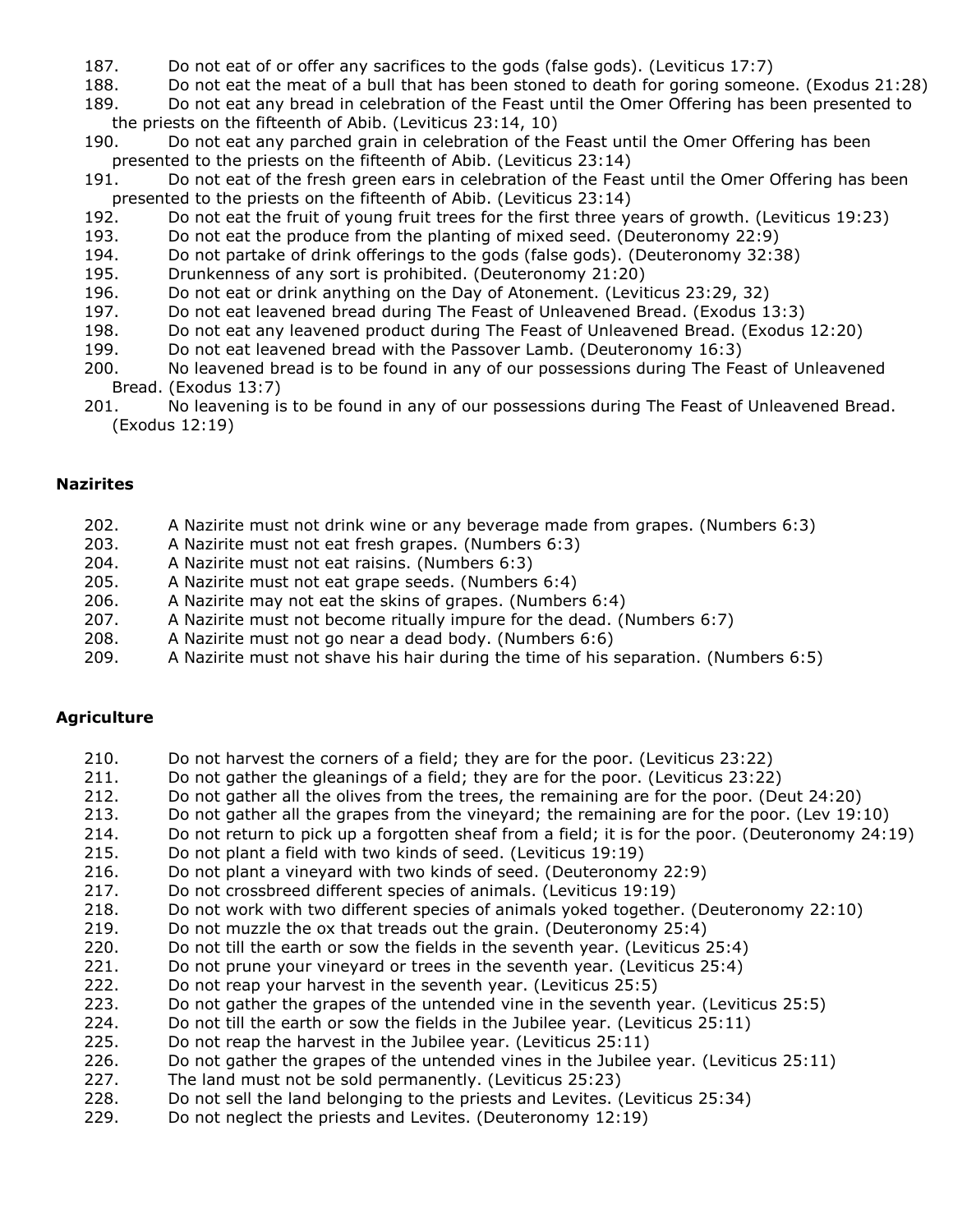## **Loans, Business, and the Treatment of Slaves**

- 230. Do not demand repayment of a loan after the seventh year. (Deuteronomy 15:2)
- 231. Do not refuse to lend to the poor because the seventh year is approaching. (Deuteronomy 15:9)
- 232. Do not deny help to the poor. (Deuteronomy 15:7)
- 233. Do not send a Hebrew slave away empty-handed when he finishes his period of service. (Deuteronomy 15:13)
- 234. Do not demand interest on a loan to a brother. (Exodus 22:25)
- 235. Do not lend to a brother with interest. (Leviticus 25:37)
- 236. Do not borrow from a brother with interest. (Deuteronomy 23:19-20)
- 237. Do not participate in a loan to a brother with interest. (Exodus 22:25)
- 238. Do not withhold the wages of a hired man beyond the agreed time. (Leviticus 19:13)
- 239. Do not take security on a loan by force. (Deuteronomy 24:10)
- 240. Do not keep a poor man's security on a loan when he needs it. (Deuteronomy 24:12-13)
- 241. Do not take any security on a loan from a widow. (Deuteronomy 24:17)
- 242. Do not take a man's livelihood as security on a loan. (Deuteronomy 24:6)
- 243. Do not kidnap a brother. (Exodus 21:16)
- 244. Do not steal. (Exodus 20:15)
- 245. Do not rob by violence. (Leviticus 19:13)
- 246. Do not remove a landmark or alter land boundaries. (Deuteronomy 19:14)
- 247. Do not defraud anyone. (Leviticus 19:13)
- 248. Do not deal falsely with anyone. (Leviticus 19:11)
- 249. Do not vow falsely regarding another man's property. (Leviticus 19:11)
- 250. Do not oppress one another in business. (Leviticus 25:14)
- 251. Do not take advantage of one another. (Leviticus 25:17)
- 252. Do not mistreat a stranger. (Exodus 22:21)
- 253. Do not oppress a stranger in business. (Exodus 22:21)
- 254. Do not return a slave who has fled from godworship (the worship of false gods). (Deut 23:15)
- 255. Do not oppress or take advantage of a slave who has fled from godworship (the worship of false gods). (Deuteronomy 23:16)
- 256. Do not take advantage of widows and orphans. (Exodus 22:22)
- 257. Do not treat a brother as a forced slave, with no hope for redemption. (Leviticus 25:39)
- 258. Do not sell a brother as a slave to strangers. (Leviticus 25:42)
- 259. Do not treat a Hebrew slave ruthlessly. (Leviticus 25:43)
- 260. Do not allow a foreigner to mistreat a Hebrew slave. (Leviticus 25:47, 53)
- 261. Do not sell a Hebrew maidservant to strangers. (Exodus 21:8)
- 262. Do not deprive a wife, or any family member, food, clothing and their own shelter. (Ex 21:10)
- 263. Do not sell a female captive as a forced slave. (Deuteronomy 21:14)
- 264. Do not treat a female captive as a forced slave. (Deuteronomy 21:14)
- 265. Do not covet another man's possessions. (Exodus 20:17)
- 266. Do not covet the possessions of godworship (the worship of false gods). (Deuteronomy 7:25)
- 267. A hired worker may not harvest a brother's grain for himself. (Deuteronomy 23:25)
- 268. A hired worker must not take more produce than he can eat. (Deuteronomy 23:24)
- 269. Do not fail to return a lost article to its owner. (Deuteronomy 22:1-3)

## **Judgment and Conduct of Judges**

- 270. Do not refuse to help a man or an animal which is collapsing under its burden. (Exodus 23:5) (Deuteronomy 22:4)
- 271. Do not use dishonest weights and measures. (Leviticus 19:35)
- 272. Do not possess inaccurate weights and measures. (Deuteronomy 25:13-14)
- 273. A judge must not pervert justice by rendering his own opinion. He must judge according to Yahweh's Laws. (Leviticus 19:15)
- 274. A judge must not accept bribes. (Exodus 23:8)
- 275. A judge must not show partiality to the rich. (Leviticus 19:15)
- 276. A judge must not be afraid to give Righteous Judgment. (Deuteronomy 1:17)
- 277. A judge must not show partiality to the poor. (Leviticus 19:15)
-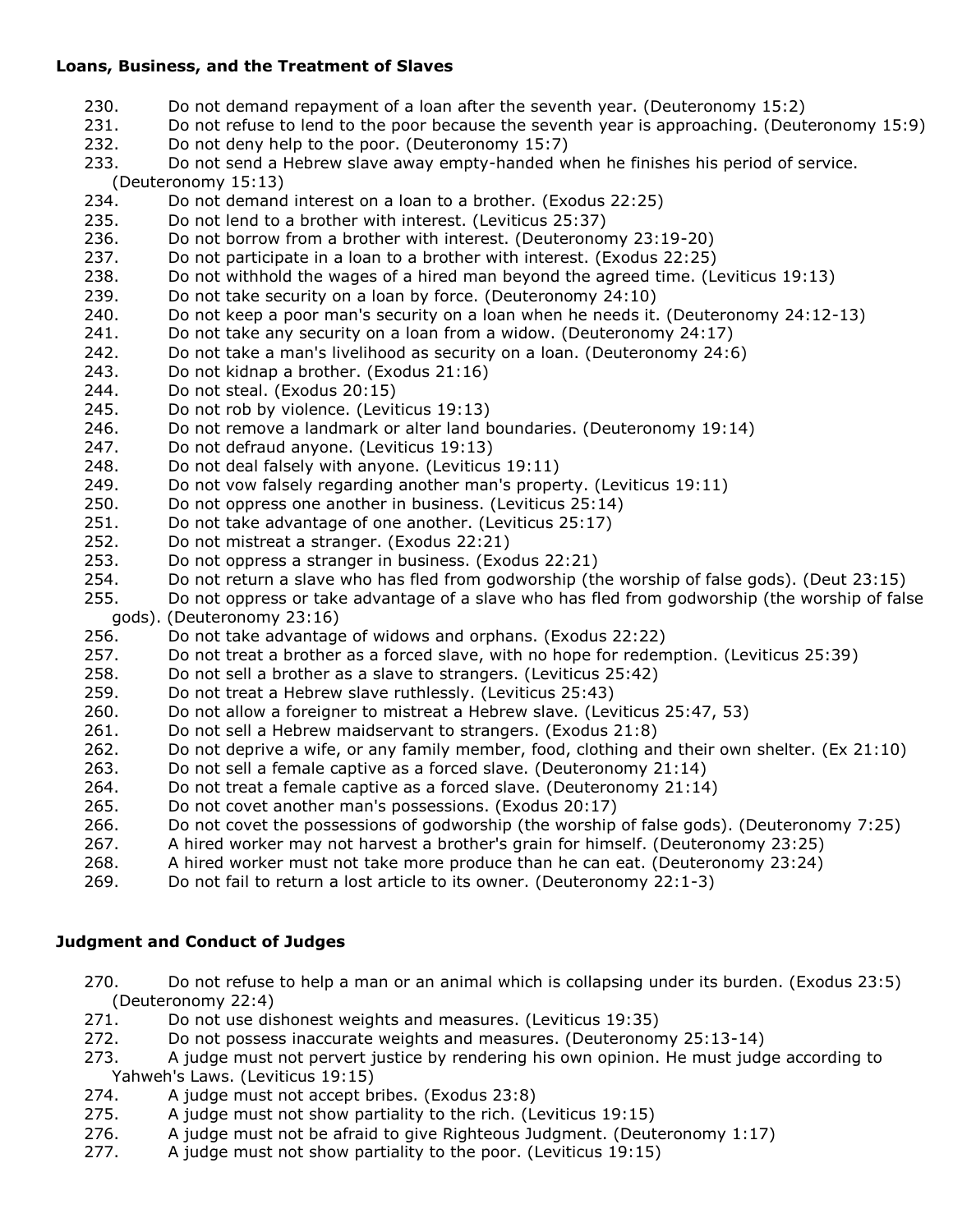- 278. A judge must not deny justice to the poor in his lawsuit. (Exodus 23:6)
- 279. A judge must not show pity to the guilty. (Deuteronomy 19:11-13, 21)
- 280. A judge must not pervert the justice due to the stranger or the fatherless. (Deuteronomy 24:17)
- 281. Do not spread a false report. (Exodus 23:1)
- 282. Do not fail to report sin or testify in an investigation. (Leviticus 5:1)
- 283. Do not follow the crowd in doing evil. (Exodus 23:2)
- 284. Do not appoint as judge one who is ignorant of Yahweh's Laws. (Deuteronomy 1:13)
- 285. Do not give false testimony in a lawsuit or investigation. (Exodus 20:16)
- 286. The judges must not accept false testimony in a case. (Deuteronomy 19:16-17)
- 287. Do not judge a person for the actions of either their parents or their children. (Deut 24:16)
- 288. Do not judge a matter on the testimony of one witness, or on circumstantial evidence.
- (Deuteronomy 19:15)
- 289. Do not murder. (Exodus 20:13)
- 290. The judges must not condemn an innocent or righteous person. (Exodus 23:7)
- 291. Do not judge a matter until it has been fully investigated. (Deuteronomy 19:18)
- 292. Do not put a murderer to death before the judges hear his case. (Numbers 35:12)
- 293. Do not fail to carry out the sentence of judgment. (Deuteronomy 17:11-12)
- 294. Do not punish the innocent victim of crime. (Deuteronomy 22:26)
- 295. Do not accept ransom from one who willfully murdered. He must surely be put to death. (Numbers 35:31)
- 296. Do not accept ransom from one who killed accidentally. He must remain at the city of refuge. (Numbers 35:32)
- 297. Do not endanger anyone's life. (Leviticus 19:16)
- 298. Do not neglect to protect against hazards. (Deuteronomy 22:8)
- 299. Do not mislead another person by giving unlawful advice. (Leviticus 19:14)
- 300. Do not administer more punishment than the Law allows. (Deuteronomy 25:2-3)
- 301. Do not go about tale-bearing or slandering about anyone. (Leviticus 19:16)
- 302. Do not bear hatred for anyone. (Leviticus 19:17)
- 303. Do not share in another's guilt by not correcting sin. (Leviticus 19:17)
- 304. Do not seek revenge against your fellow man. (Leviticus 19:18)
- 305. Do not bear a grudge against your fellow man. (Leviticus 19:18)
- 306. Do not take the mother when taking the young birds. (Deuteronomy 22:6)
- 307. Do not shave a diseased area of skin. (Leviticus 13:33)
- 308. Do not remove the signs of leprosy. (Deuteronomy 24:8)
- 309. Do not neglect to inform the priests when a dead body is found. (Deuteronomy 21:1-2)
- 310. Do not permit a witch to live. (Exodus 22:18)
- 311. Do not force a bridegroom to perform military service during the first year of his marriage. (Deuteronomy 24:5)
- 312. Do not rebel against the teaching of Yahweh's anointed servants. (Deuteronomy 17:11)
- 313. Do not add to any of Yahweh's Laws. (Deuteronomy 4:2)
- 314. Do not take away from Yahweh's Laws. (Deuteronomy 4:2)
- 315. Do not curse, revile or rebel against Yahweh's appointed judges. (Exodus 22:28)
- 316. Do not curse, revile or rebel against the authority placed by Yahweh. (Exodus 22:28)
- 317. Do not curse the deaf. (Leviticus 19:14)
- 318. Do not curse parents or teachers. (Exodus 21:17)
- 319. Do not strike or become violent with parents or teachers. (Exodus 21:15)
- 320. Do not work on the Sabbath. (Exodus 20:10, 31:15)
- 321. Do not conduct personal business on the Sabbath. (Exodus 16:29)
- 322. Do not kindle anger or wrath on the Sabbath. (Exodus 35:3; Deuteronomy 32:22)
- 323. Do not work on the first day of The Feast of Unleavened Bread. (Exodus 12:16)
- 324. Do not work on the seventh day of The Feast of Unleavened Bread. (Exodus 12:16)
- 325. Do not work on The Feast of Weeks (Pentecost). (Leviticus 23:21)
- 326. Do not work on The Feast of Trumpets. (Leviticus 23:24-25)
- 327. Do not work on the first day of The Feast of Tabernacles. (Leviticus 23:35)
- 328. Do not work on The Last Great Day. (Leviticus 23:36)
- 329. Do not work on the Day of Atonement. (Leviticus 23:28)